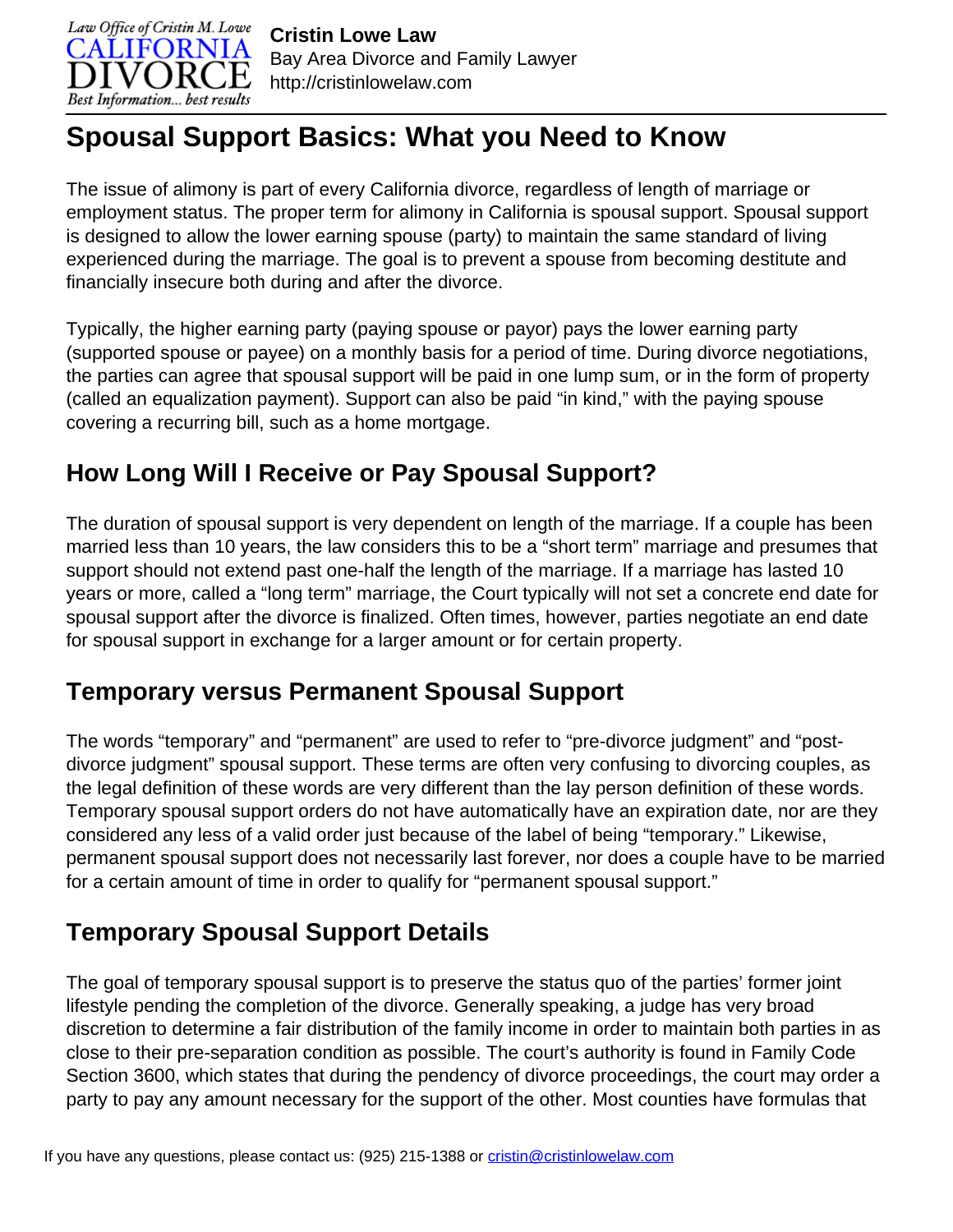

**Cristin Lowe Law** Bay Area Divorce and Family Lawyer http://cristinlowelaw.com

are presumed to equitably distribute the family's income, called guideline formulas. The most common guidelines are Santa Clara and Alameda. You do not need to be a resident of either county for this formula to apply to your situation. For example, Solano County residents rely on the Santa Clara formula, and Contra Costa County residents use the Alameda formula. The most commonly used program to calculate guideline support is DissoMaster, although X-Spouse and SupporTax are also used.

Personal expenses typically aren't considered in determining temporary spousal support, and community or separate debts are likewise usually ignored. Expenses that have an impact on a party's taxable income are considered and very important in determining temporary spousal support. Examples of those expenses include voluntary or mandatory retirement, union dues, medical insurance premiums, mortgage interest, and property taxes.

#### **Permanent Spousal Support Details**

Permanent spousal support is determined after weighing a number of factors set forth under Family Code §4320, which includes the following factors:

- the marketable skills of the supported spouse,
- the job market for those skills,
- any time or expense the supported spouse requires to acquire education or training for employment or enhanced employability, and
- the extent to which periods of unemployment due to domestic duties during the marriage have impaired the supported spouse's present or future earning capacity
- the extent to which the supported spouse contributed to the other spouse's attainment of education, training, professional licensing or career advancement,
- the ability of the supporting spouse to pay support, taking into account earning capacity, earned and unearned income, assets, and standard of living,
- the needs of each party based on the marital standard of living,
- each spouse's obligations and assets, including separate property,
- the duration of the marriage,
- the ability of a spouse who is also a custodial parent to engage in gainful employment without unduly interfering with the interests of dependent children,
- each spouse's age and health,
- any documented history of domestic violence by either spouse,
- the immediate and specific tax consequences to each spouse,
- the balance of the hardships to each spouse, and
- the goal that the supported spouse will be self-supporting within a reasonable period of time—presumed to be one-half the length of a marriage unless the marriage was longer than 10 years.

Notably, permanent spousal support is not a standardized formula or easily calculated amount.